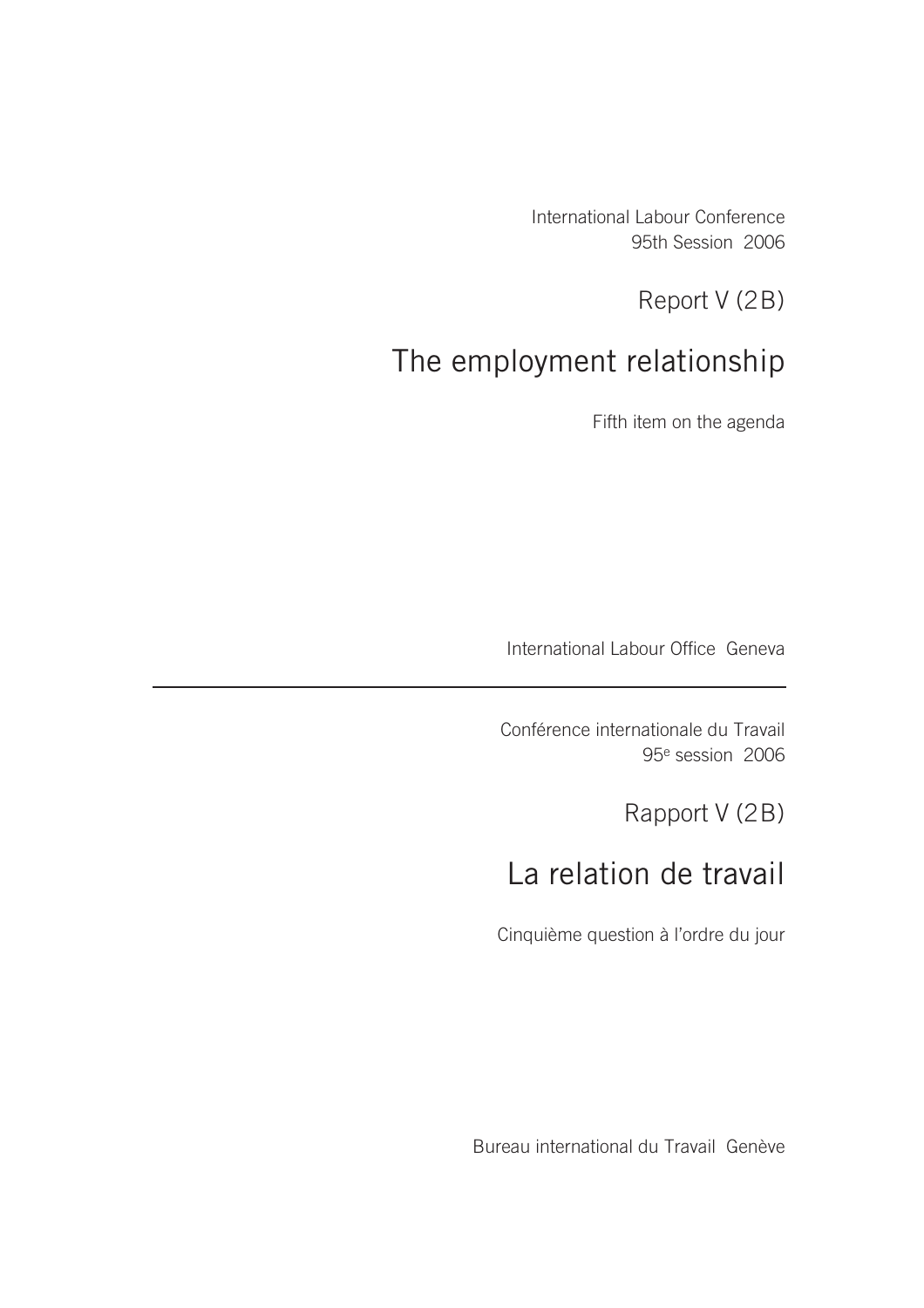ISBN 92-2-016613-5 ISSN 0074-6681/0251-3218

*First published 2006 Première édition 2006*

ILO publications can be obtained through major booksellers or ILO local offices in many countries, or direct from ILO Publications, International Labour Office, CH-1211 Geneva 22, Switzerland, or by email: pubvente@ilo.org or at our web site: www.ilo.org/publns. Catalogues or lists of new publications are available free of charge.

Les désignations utilisées dans les publications du BIT, qui sont conformes à la pratique des Nations Unies, et la présentation des données qui y figurent n'impliquent de la part du Bureau international du Travail aucune prise de position quant au statut juridique de tel ou tel pays, zone ou territoire, ou de ses autorités, ni quant au tracé de ses frontières. La mention ou la non-mention de telle ou telle entreprise ou de tel ou tel produit ou procédé commercial n'implique de la part du Bureau international du Travail aucune appréciation favorable ou défavorable.

Les publications du Bureau international du Travail peuvent être obtenues dans les principales librairies ou auprès des bureaux locaux du BIT. On peut aussi se les procurer directement, de même qu'un catalogue ou une liste des nouvelles publications, à l'adresse suivante: Publications du BIT, Bureau international du Travail, CH-1211 Genève 22, Suisse, ou par e-mail: pubvente@ilo.org ou par notre site Web: www.ilo.org/ publns.

Photocomposed by/Mis en pages par DTP ILO/BIT Printed by the International Labour Office, Geneva, Switzerland Imprimé par le Bureau international du Travail, Genève, Suisse

The designations employed in ILO publications, which are in conformity with United Nations practice, and the presentation of material therein do not imply the expression of any opinion whatsoever on the part of the International Labour Office concerning the legal status of any country, area or territory or of its authorities, or concerning the delimitation of its frontiers. Reference to names of firms and commercial products and processes does not imply their endorsement by the International Labour Office, and any failure to mention a particular firm, commercial product or process is not a sign of disapproval.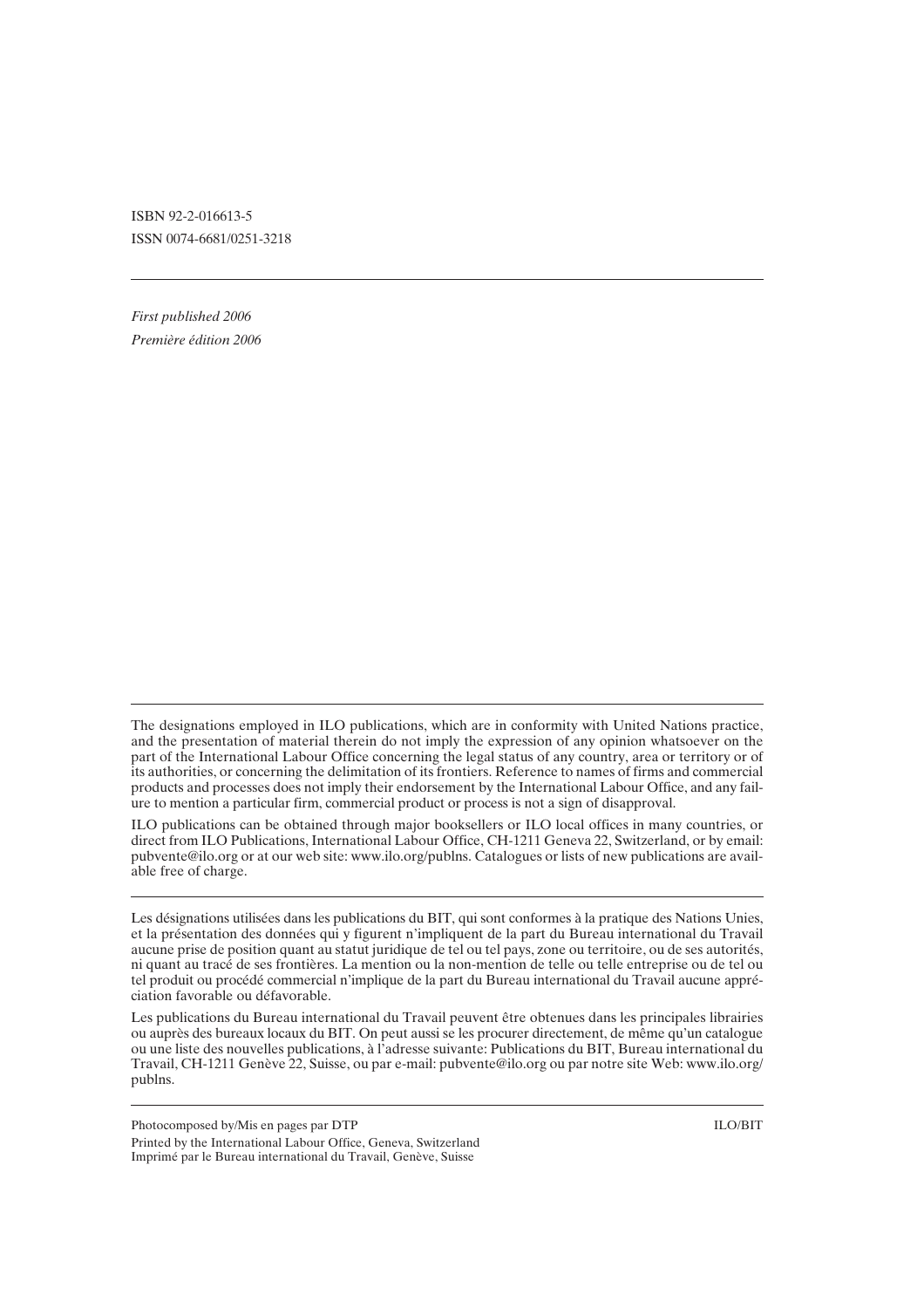### CONTENTS/TABLE DES MATIÈRES

|                              | Page |
|------------------------------|------|
|                              |      |
| PROPOSED TEXT/TEXTE PROPOSÉ: |      |
|                              |      |
|                              |      |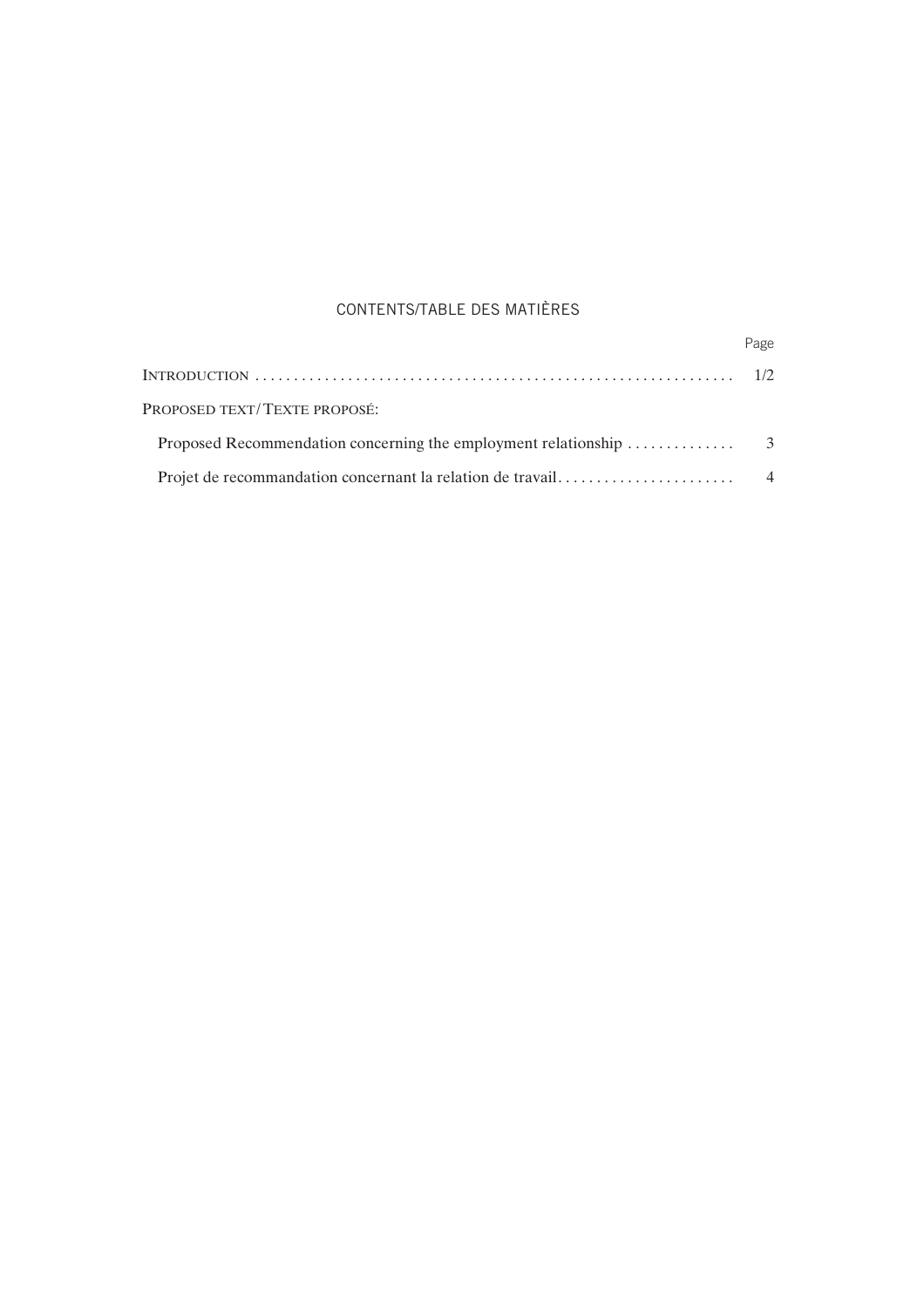#### **INTRODUCTION**

At its 289th Session (March 2004),<sup>1</sup> the Governing Body of the International Labour Office decided to place an item on the employment relationship, with a view to the possible adoption of a Recommendation, on the agenda of the 95th Session (June 2006) of the International Labour Conference. The Governing Body decided that this item should be addressed under the single-discussion procedure, in accordance with article 38 of the Standing Orders of the Conference, which deals with the preparatory stages of this procedure.

The Office accordingly prepared a report on law and practice in more than 60 ILO member States across different regions and different legal systems and traditions. The report also contained a questionnaire drawn up with a view to the preparation of a Recommendation. 2 The report was sent to governments of ILO member States.

Governments were requested to send their replies, after consulting the most representative employers' and workers' organizations, to the Office no later than 1 July 2005, or by 1 August 2005 in the case of federal countries and countries where it is necessary to translate the questionnaire into the national language. Such consultations are obligatory in the case of Members that have ratified the Tripartite Consultation (International Labour Standards) Convention, 1976 (No. 144).

To ensure that the English and French texts of the proposed Recommendation concerning the employment relationship are in the hands of governments within the time limit laid down in article 38, paragraph 2, of the Standing Orders of the Conference, Report  $V(2)$  is published in two volumes.<sup>3</sup> The present bilingual volume (Report  $V(2B)$ ) contains the English and French versions of the proposed text as amended in the light of the observations made by governments and employers' and workers' organizations, and for the reasons set out in the Office commentaries. In addition, some slight changes were made, where appropriate, in the wording of the text, mainly to ensure full convergence between the two versions of the proposed instrument.

If the Conference so decides, this text will serve as a basis for the discussion, at its 95th Session (2006), of the item on the employment relationship.

<sup>1</sup> GB.289/2, para. 7 (v) (paras. 56 to 69).

<sup>2</sup> ILO: *The employment relationship*, Report V (1), International Labour Conference, 95th Session, Geneva, 2006.

<sup>&</sup>lt;sup>3</sup> Report V(2A) will be in the hands of governments approximately one month after this volume and will contain summaries of the replies received and the Office commentaries.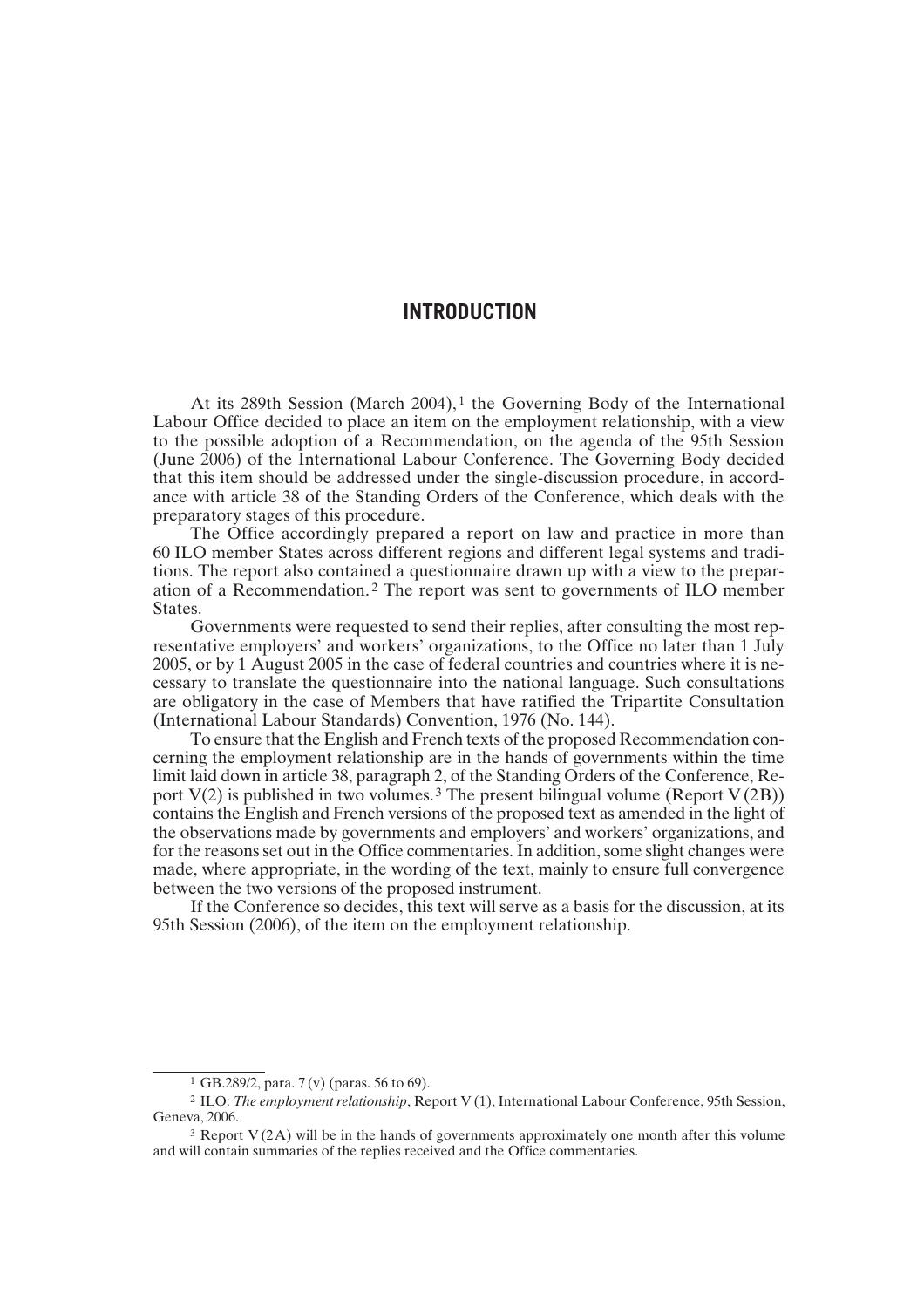### **INTRODUCTION**

A sa 289e session (mars 2004) 1, le Conseil d'administration du Bureau international du Travail a décidé d'inscrire à l'ordre du jour de la 95e session (juin 2006) de la Conférence internationale du Travail une question concernant la relation de travail, en vue de la possible adoption d'une recommandation. Le Conseil a décidé que cette question serait traitée selon la procédure de simple discussion, conformément à l'article 38 du Règlement de la Conférence relatif aux stades préparatoires de cette procédure.

Le Bureau a donc préparé un rapport sur la législation et la pratique dans plus de 60 Etats Membres de l'OIT représentant différentes régions ainsi que différents systèmes et traditions juridiques, qui comprend également un questionnaire établi en vue de l'élaboration d'une recommandation2. Le rapport a été envoyé aux gouvernements des Etats Membres de l'OIT.

Le Bureau a invité les gouvernements à lui faire parvenir leurs réponses, après avoir consulté les organisations d'employeurs et de travailleurs les plus représentatives, au plus tard le 1er juillet 2005, ou, dans le cas des pays fédératifs et des pays pour lesquels le questionnaire doit être traduit dans la langue nationale, le 1er août 2005. Cette consultation est obligatoire pour les Membres qui ont ratifié la convention (nº 144) sur les consultations tripartites relatives aux normes internationales du travail, 1976.

Afin que les versions française et anglaise du projet de recommandation concernant la relation de travail puissent parvenir aux gouvernements dans les délais prescrits au paragraphe 2 de l'article 38 du Règlement de la Conférence, le rapport  $V(2)$ est publié en deux volumes 3. Le présent volume bilingue (rapport V (2B)) contient les versions française et anglaise du texte proposé, amendé en fonction des observations des gouvernements et des organisations d'employeurs et de travailleurs, et pour les raisons exposées dans les commentaires du Bureau. Par ailleurs, quelques légères modifications de forme qui paraissaient opportunes ont été apportées au texte, en vue surtout d'assurer l'entière concordance des deux versions de l'instrument proposé.

Si la Conférence en décide ainsi, ce texte servira de base à la discussion de la question intitulée «La relation de travail» lors de sa 95e session (2006).

<sup>1</sup> Document GB.289/2, paragr. 7, point 5 (paragr. 56-69).

<sup>2</sup> BIT: *La relation de travail*, Conférence internationale du Travail, 95e session, Genève, 2006, rapport  $V(1)$ .

<sup>3</sup> Le rapport V (2A) parviendra aux gouvernements un mois environ après le présent volume et contiendra le résumé des réponses reçues ainsi que les commentaires du Bureau.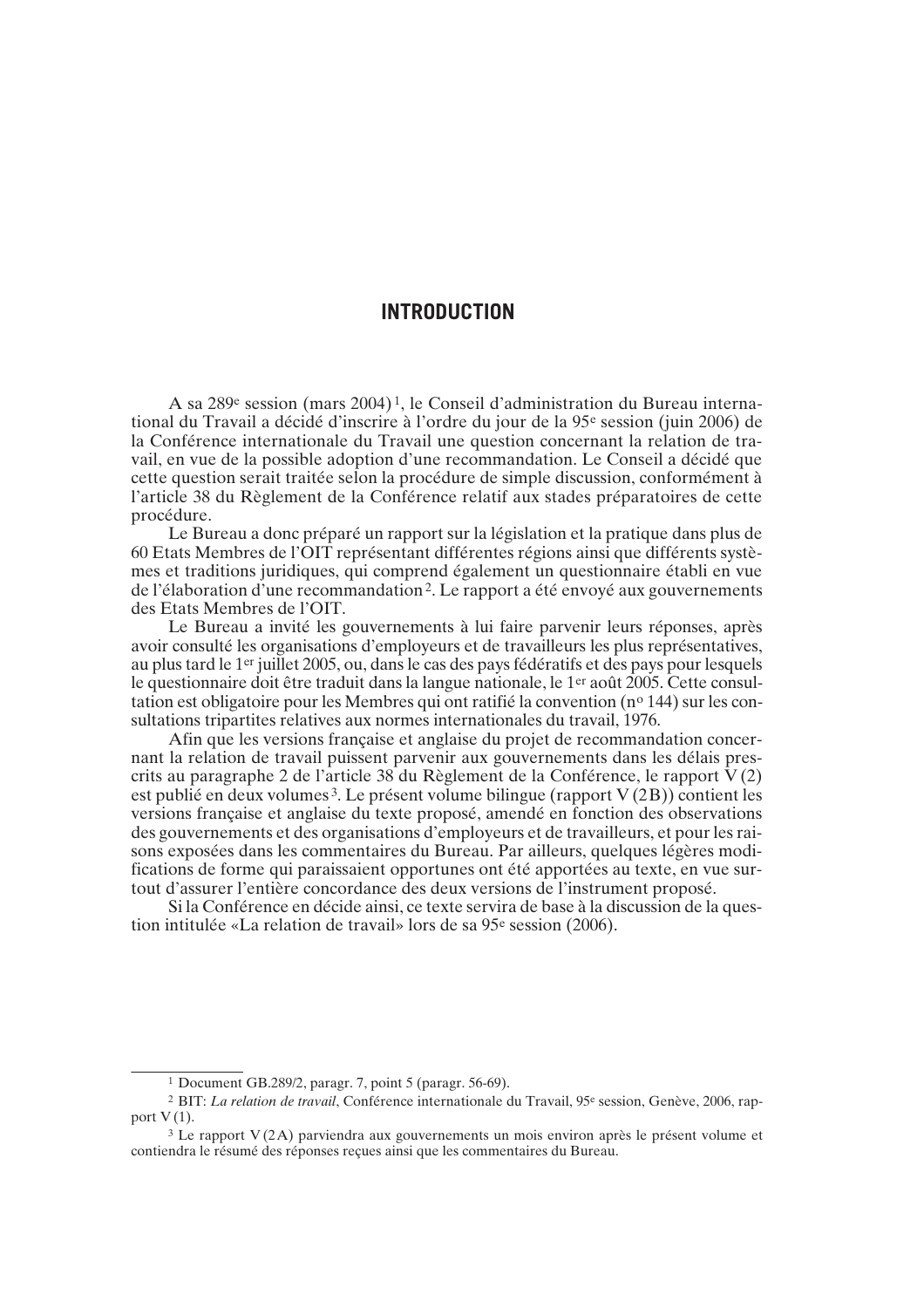## **PROPOSED TEXT**

*(English version)*

The following is the English version of the proposed Recommendation concerning the employment relationship, which is submitted as a basis for discussion of the fifth item of the agenda of the 95th Session of the Conference, in accordance with the singlediscussion procedure under article 38 of the Standing Orders of the Conference.

### **Proposed Recommendation concerning the employment relationship**

The General Conference of the International Labour Organization,

- Having been convened at Geneva by the Governing Body of the International Labour Office, and having met in its 95th Session on 31 May 2006, and
- Considering the importance of the employment relationship in the application of national and international labour standards, and in the realization of the principles set out in the 1998 ILO Declaration on Fundamental Principles and Rights at Work, and
- Considering the difficulties of establishing whether or not an employment relationship exists in situations where the respective rights and obligations of the parties concerned are not clear, where there has been an attempt to disguise the employment relationship, or where inadequacies or limitations exist in the legal framework, or in its interpretation or application, and
- Considering that these difficulties are arising more frequently, in particular, because of the extensive changes taking place in the labour market and in the organization of work, and
- Considering also that, in situations in which employed workers provide services for the benefit of a third party, difficulties may exist in establishing who the employer is, what rights the worker has, and who is accountable for those rights, and
- Considering that the difficulties in establishing the existence of an employment relationship may create serious problems for those workers concerned, and for their families and communities, and may negatively affect productivity and the financial performance of enterprises, and
- Considering that the uncertainty as to the existence of an employment relationship should be the subject of sustained action by Members with a view to providing effective protection in a manner appropriate to their national conditions, and
- Having decided upon the adoption of certain proposals with regard to the employment relationship, which is the fifth item on the agenda of the session, and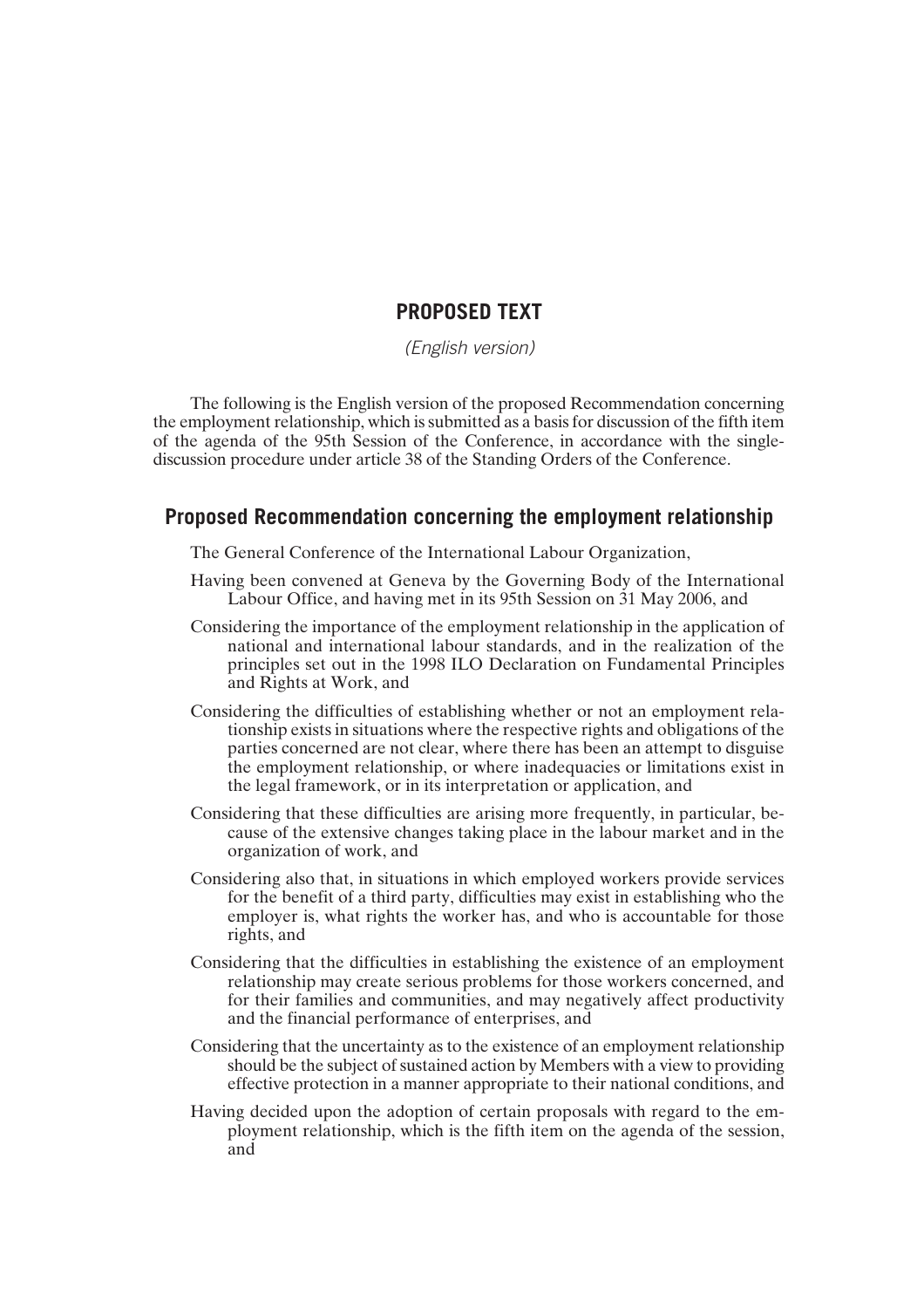## **TEXTE PROPOSÉ**

*(Version française)*

On trouvera ci-après la version française du projet de recommandation concernant la relation de travail. Ce texte est soumis à la Conférence pour servir de base, lors de la 95e session, à la discussion de la cinquième question à l'ordre du jour, conformément à la procédure de simple discussion prévue à l'article 38 du Règlement de la Conférence.

### **Projet de recommandation concernant la relation de travail**

La Conférence générale de l'Organisation internationale du Travail,

- Convoquée à Genève par le Conseil d'administration du Bureau international du Travail et s'y étant réunie le 31 mai 2006, en sa quatre-vingt-quinzième session;
- Considérant l'importance de la relation de travail pour l'application des normes nationales et internationales du travail et pour la réalisation des principes énoncés dans la Déclaration de l'OIT relative aux principes et droits fondamentaux au travail, 1998;
- Considérant les difficultés à établir l'existence d'une relation de travail lorsque les droits et obligations des parties concernées ne sont pas clairs, lorsqu'on a essayé de donner à cette relation une apparence autre que celle d'une relation de travail, ou lorsqu'il existe des insuffisances ou des limites de la législation, de son interprétation ou de son application;
- Considérant que ces difficultés sont de plus en plus fréquentes, notamment à cause des changements profonds en cours sur le marché du travail et dans l'organisation du travail;
- Considérant également que, dans les situations où les travailleurs salariés fournissent des services pour le compte d'un tiers, il peut être difficile de déterminer qui est l'employeur, quels sont les droits des travailleurs et qui doit en répondre;
- Considérant que les difficultés à établir l'existence d'une relation de travail peuvent créer de graves problèmes aux travailleurs concernés, à leurs familles et à leur entourage et qu'elles peuvent avoir un effet négatif sur la productivité et sur les résultats financiers des entreprises;
- Considérant que l'incertitude pesant sur l'existence de la relation de travail devrait faire l'objet de la part des Membres d'une action soutenue visant à assurer une protection efficace en tenant compte des réalités nationales;
- Après avoir décidé d'adopter diverses propositions relatives à la relation de travail, question qui constitue le cinquième point à l'ordre du jour de la session;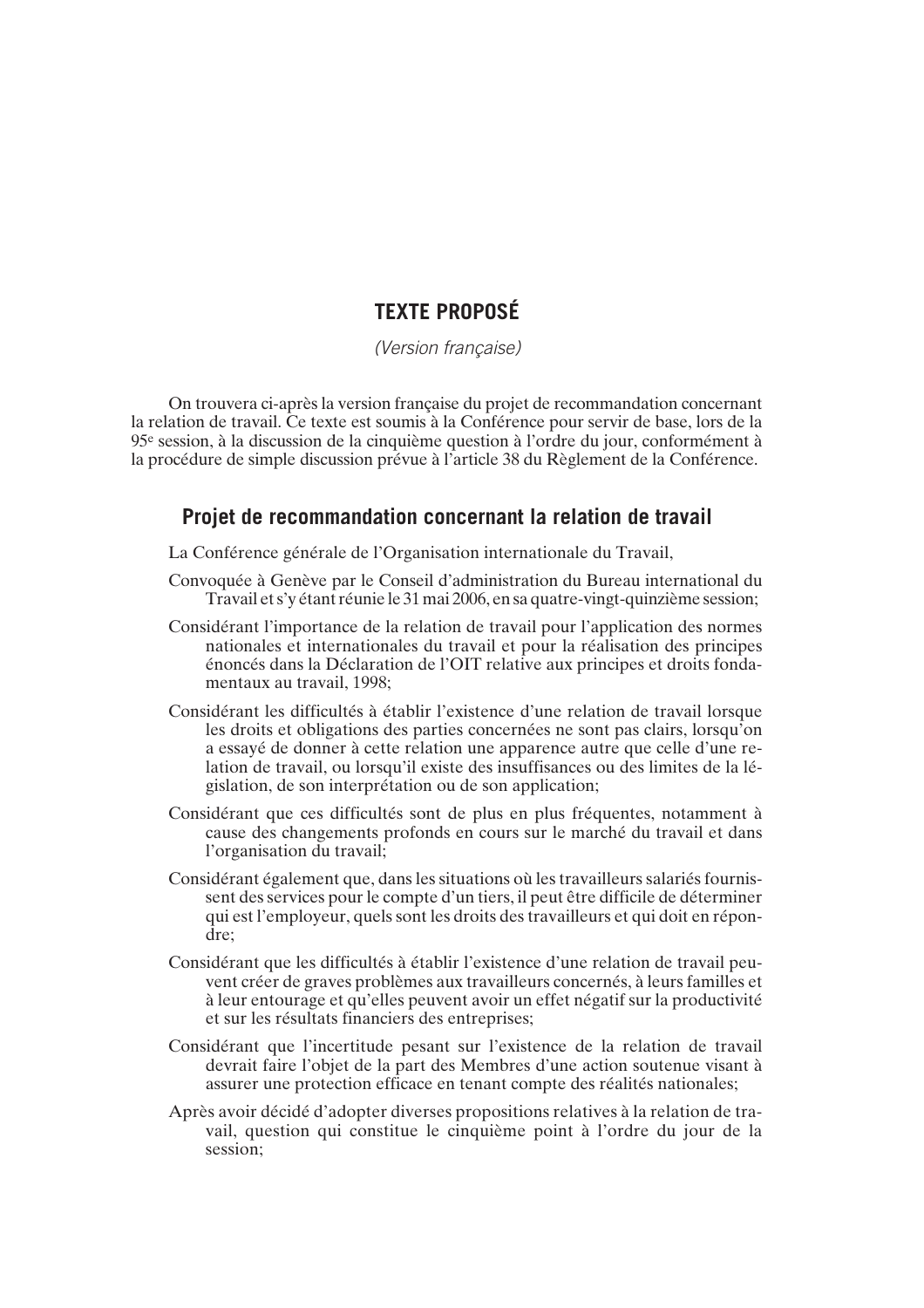Having decided that these proposals shall take the form of a Recommendation;

adopt this … day of June of the year two thousand and six, the following Recommendation, which may be cited as the Employment Relationship Recommendation, 2006.

#### I. NATIONAL POLICY OF PROTECTION FOR WORKERS IN AN EMPLOYMENT RELATIONSHIP

1. Members should formulate and apply, or continue to apply, a national policy for reviewing at appropriate intervals and, if necessary, clarifying and adapting the scope of laws and regulations, in order to guarantee effective protection for workers who perform work in the context of an employment relationship.

2. The nature and extent of protection given to workers in an employment relationship should be defined by national law and practice, taking into account relevant international labour standards.

3. National policy should at least include measures to:

- (a) provide guidance for the parties concerned, in particular employers and workers, on effectively establishing the existence of an employment relationship and on the distinction between employed and self-employed workers;
- (b) combat disguised employment relationships;
- (c) establish standards applicable in situations in which the employed worker provides services for the benefit of a third party, with a view to determining clearly who the employer is, what rights the worker has, and who is accountable for those rights;
- (d) secure effective access of those concerned, in particular employers and workers, to appropriate and speedy procedures and mechanisms for settling disputes regarding the existence and terms of an employment relationship; and
- (e) ensure compliance with and effective application of laws and regulations concerning the employment relationship.

4. Members should take particular account in national policy to ensure equal protection to workers especially affected by the uncertainty as to the existence of an employment relationship, including women workers, young workers, older workers, workers in the informal economy, migrant workers and, in general, the most vulnerable workers.

5. National policy should be formulated and implemented in collaboration with the most representative employers' and workers' organizations, where they exist.

6. National policy should not interfere with legitimate civil and commercial relationships.

#### II. DETERMINATION OF THE EXISTENCE OF AN EMPLOYMENT RELATIONSHIP

7. For the purposes of the national policy of protection for workers in an employment relationship, the determination of the existence of such a relationship should be guided by the facts relating to the performance of work and the remuneration of the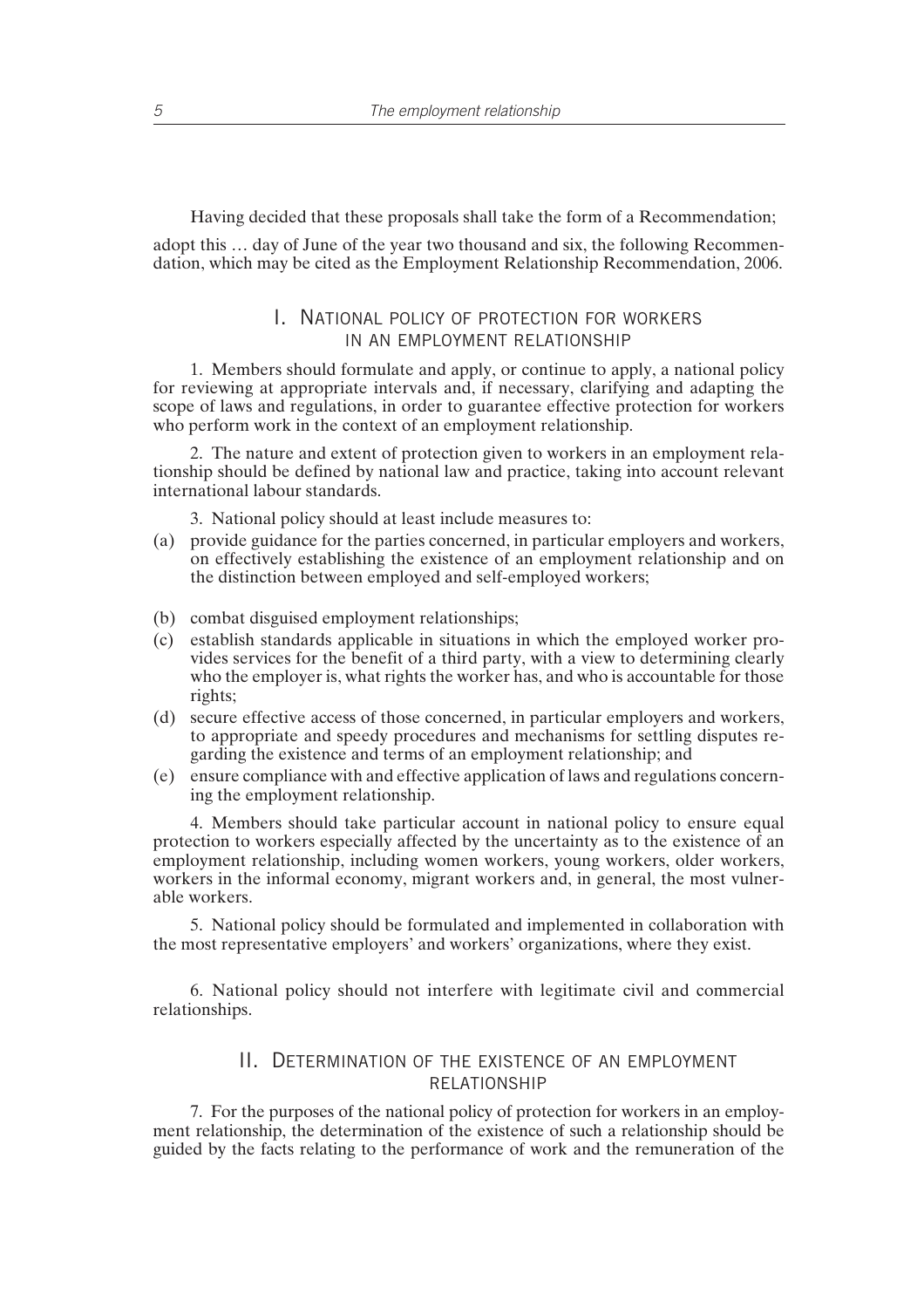Après avoir décidé que ces propositions prendraient la forme d'une recommandation,

adopte, ce ... jour de juin deux mille six, la recommandation ci-après, qui sera dénommée Recommandation sur la relation de travail, 2006.

#### I. POLITIQUE NATIONALE DE PROTECTION DES TRAVAILLEURS DANS LA RELATION DE TRAVAIL

1. Les Membres devraient formuler et appliquer, ou continuer d'appliquer, une politique nationale visant à examiner à des intervalles appropriés et, si nécessaire, à clarifier et adapter le champ d'application de la législation afin de garantir une protection efficace aux travailleurs qui exercent leur activité dans le cadre d'une relation de travail.

2. La nature et la portée de la protection accordée aux travailleurs dans le cadre d'une relation de travail devraient être précisées par la législation et la pratique nationales, en tenant compte des normes internationales du travail pertinentes.

3. La politique nationale devrait au moins prévoir des mesures tendant à:

- *a)* fournir aux intéressés, en particulier aux employeurs et aux travailleurs, des orientations sur la manière de déterminer efficacement l'existence d'une relation de travail, ainsi que sur la distinction entre travailleurs salariés et travailleurs indépendants;
- *b*) combattre les relations de travail déguisées;
- *c)* établir des normes applicables aux situations dans lesquelles un travailleur salarié fournit des services pour le compte d'un tiers, afin de déterminer sans ambiguïté qui est l'employeur, quels sont les droits du travailleur et qui doit en répondre;
- *d)* garantir aux intéressés, notamment aux employeurs et aux travailleurs, l'accès effectif à des procédures et mécanismes appropriés et rapides de règlement des différends concernant l'existence et le contenu d'une relation de travail;
- *e)* assurer le respect et l'application effective de la législation sur la relation de travail.

4. Dans le cadre de la politique nationale, les Membres devraient particulièrement veiller à assurer une protection égale aux travailleurs spécialement affectés par l'incertitude quant à l'existence d'une relation de travail, notamment les travailleuses, les jeunes travailleurs, les travailleurs âgés, les travailleurs de l'économie informelle, les travailleurs migrants et, d'une manière générale, les travailleurs les plus vulnérables.

5. La politique nationale devrait être formulée et appliquée en collaboration avec les organisations d'employeurs et de travailleurs les plus représentatives, lorsqu'elles existent.

6. La politique nationale ne devrait pas porter atteinte aux relations civiles et commerciales légitimes.

#### II. DÉTERMINATION DE L'EXISTENCE D'UNE RELATION DE TRAVAIL

7. Aux fins de la politique nationale de protection des travailleurs dans la relation de travail, l'existence d'une telle relation devrait être déterminée sur la base de faits ayant trait à la prestation des services et à la rémunération du travailleur,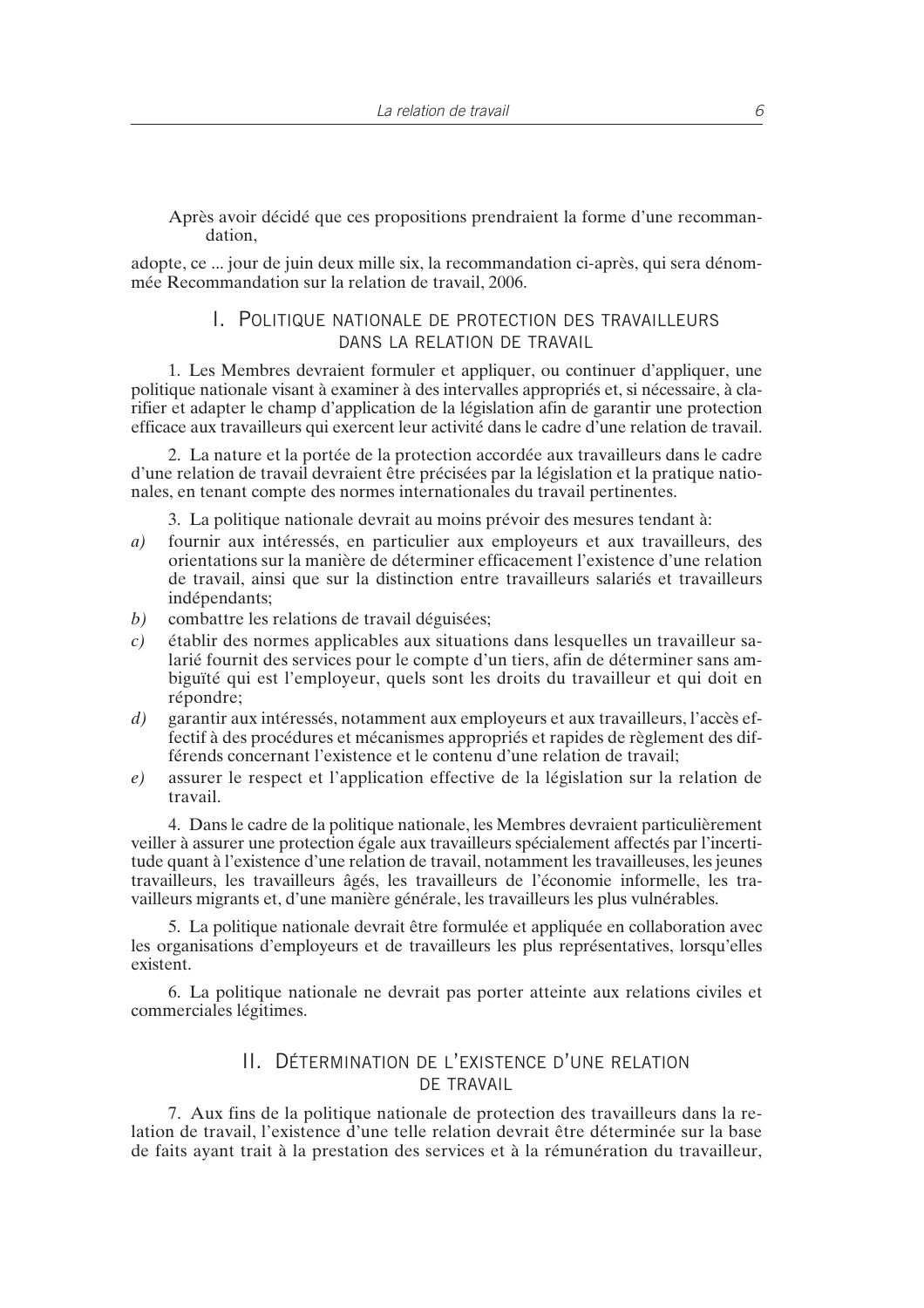worker, notwithstanding any contrary arrangement, contractual or otherwise, that may have been agreed between the parties.

8. For the purposes of the national policy, Members should clearly define the conditions applied for establishing the existence of an employment relationship, for example, subordination, dependence or the fact that the work is done for the benefit of another person.

9. Members should consider the possibility of defining in their laws and regulations, or by other means, specific indicators of the existence of an employment relationship. Those indicators might include:

- (a) the fact that the work: is carried out according to the instructions and under the control of another party; involves the integration of the worker in the organization of the enterprise; is performed solely or mainly for the benefit of another person; must be carried out personally by the worker; is carried out within specific working hours or at a workplace specified or agreed by the party requesting the work; is of a particular duration and has a certain continuity; or requires the worker's availability;
- (b) the provision of tools, materials and machinery by the party requesting the work;
- (c) periodic payment of remuneration to the worker; the fact that said remuneration constitutes the worker's sole or principal source of income; provision of payment in kind, such as food, lodging or transport; recognition of entitlements such as weekly rest and annual holidays; payment by the party requesting the work for travel undertaken by the worker in order to carry out the work; or absence of financial risk for the worker.

10. Within the context of national policy, Members should establish or promote effective and speedy services for guiding workers and employers as to the determination of the existence of an employment relationship, and the distinction between employed and self-employed workers.

11. For the purpose of facilitating the determination of the existence of an employment relationship, Members should, within the framework of the national policy, consider the possibility of the following:

- (a) allowing a broad range of means for establishing the employment relationship;
- (b) providing for a legal presumption that an employment relationship exists where one or more relevant indicators is present;
- (c) deciding, following prior consultations with the most representative employers' and workers' organizations, where they exist, that workers with certain characteristics, in general or in a particular sector, must be deemed to be either employed or self-employed.

12. The settlement of disputes concerning the existence and terms of an employment relationship should be a matter for industrial or other tribunals, or arbitration authorities to which workers and employers have effective access in accordance with national law and practice.

13. The competent authority should adopt measures with a view to ensuring, in particular through labour inspection services, respect for, and implementation of, laws and regulations concerning the employment relationship with respect to the various aspects considered in this Recommendation.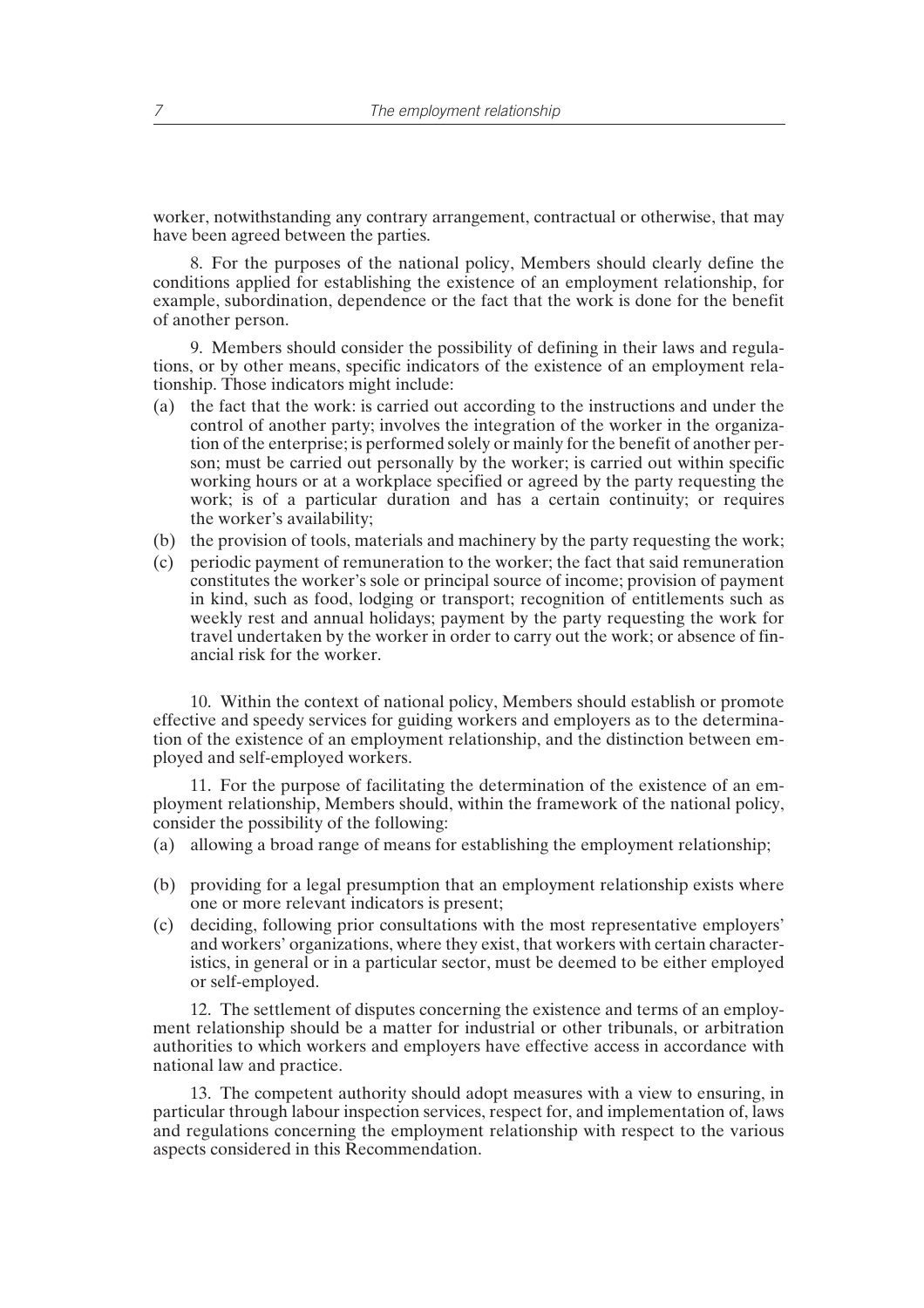nonobstant tout arrangement contraire, contractuel ou autre, convenu entre les parties.

8. Aux fins de la politique nationale, les Membres devraient préciser les conditions qui déterminent l'existence d'une relation de travail, telles que, par exemple, la subordination, la relation de dépendance ou le fait que le travail soit exécuté pour le compte d'une autre personne.

9. Les Membres devraient envisager la possibilité de préciser dans leur législation, ou par d'autres moyens, les indices permettant de reconnaître l'existence d'une relation de travail. Ces indices pourraient comprendre les suivants:

- *a)* le fait que le travail est exécuté selon les instructions et sous le contrôle d'une autre personne; qu'il implique l'intégration du travailleur dans l'organisation de l'entreprise; qu'il est effectué uniquement ou principalement pour le compte d'une autre personne; qu'il doit être accompli personnellement par le travailleur, dans une certaine tranche horaire ou sur le lieu indiqué ou accepté par la personne qui requiert le travail; que le travail s'inscrit dans une certaine durée et implique une certaine continuité, ou que le travailleur se tient à disposition;
- *b)* le fait que les outils, les matériels et les machines sont fournis par la personne qui requiert le travail;
- *c)* le caractère périodique de la rémunération du travailleur; le fait qu'elle constitue son unique ou principale source de revenus; le paiement en nature sous forme de vivres, de logement, de transport, et autres; la reconnaissance de droits tels que le repos hebdomadaire et les congés annuels; le financement des déplacements professionnels du travailleur par la personne qui requiert le travail; ou l'absence de risques financiers pour le travailleur.

10. Les Membres devraient, dans le cadre de la politique nationale, mettre en place ou promouvoir des services efficaces et rapides chargés d'orienter les travailleurs et les employeurs sur la manière de déterminer l'existence d'une relation de travail ainsi que sur la distinction entre travailleurs salariés et travailleurs indépendants.

11. Afin de faciliter l'établissement de l'existence de la relation de travail, les Membres devraient, dans le cadre de la politique nationale, envisager la possibilité:

- *a)* d'autoriser une grande variété de moyens pour apporter la preuve de la relation de travail;
- *b)* d'établir une présomption légale d'existence d'une relation de travail lorsqu'on est en présence d'un ou de plusieurs indices;
- *c)* de décider, après consultation des organisations d'employeurs et de travailleurs les plus représentatives, lorsqu'elles existent, que les travailleurs ayant certaines caractéristiques doivent, d'une manière générale ou dans un secteur déterminé, être réputés travailleurs salariés ou travailleurs indépendants.

12. Le règlement des différends concernant l'existence et le contenu d'une relation de travail devrait être de la compétence des tribunaux du travail, d'autres tribunaux, d'organismes ou instances d'arbitrage auxquels les travailleurs et employeurs ont effectivement accès, conformément à la loi et à la pratique nationales.

13. L'autorité compétente devrait adopter des mesures pour assurer, notamment par le biais des services d'inspection du travail, le respect et l'application de la législation relative à la relation de travail au regard des divers aspects traités dans la présente recommandation.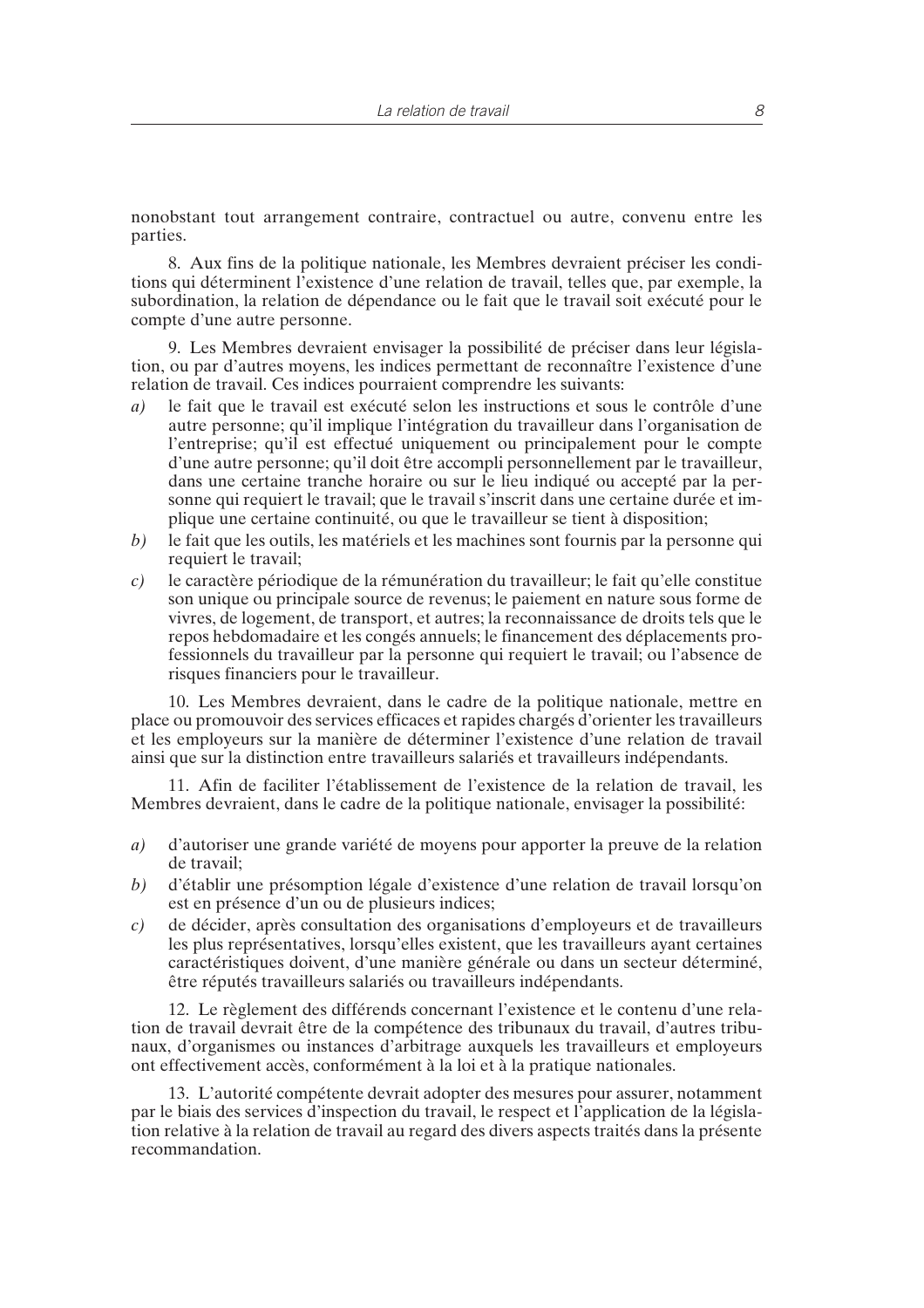14. Members should, as part of the national policy, promote the role of collective bargaining in helping to clarify the existence of the employment relationship, thereby facilitating the implementation of labour legislation.

#### III. MONITORING AND IMPLEMENTATION

15. Members should establish an appropriate mechanism, or make use of an existing one, for monitoring developments in the labour market and in the organization of work, and for formulating advice on the adoption and implementation of measures within the framework of the national policy.

16. The most representative employers' and workers' organizations, where they exist, should be represented, on an equal footing, in the mechanism for monitoring the labour market and the organization of work. In addition, these organizations should be consulted under the mechanism as often as is necessary and, wherever possible and useful, on the basis of expert reports or technical studies.

17. Members should, to the extent possible, collect information and statistical data and undertake research on changes in the patterns and structure of work at the national and sectoral levels, taking into account distribution between men and women and other relevant factors.

### IV. INTERNATIONAL EXCHANGE OF INFORMATION

18. The International Labour Office should maintain up-to-date information and undertake comparative studies on changes in the patterns and structure of work in the world in order to: (i) broaden the knowledge base on employment relationships and related developments; (ii) help its constituents to better understand and assess these phenomena and adopt appropriate measures for the protection of workers; and (iii) promote good practices at the national and international levels with a view to achieving a fairer globalization.